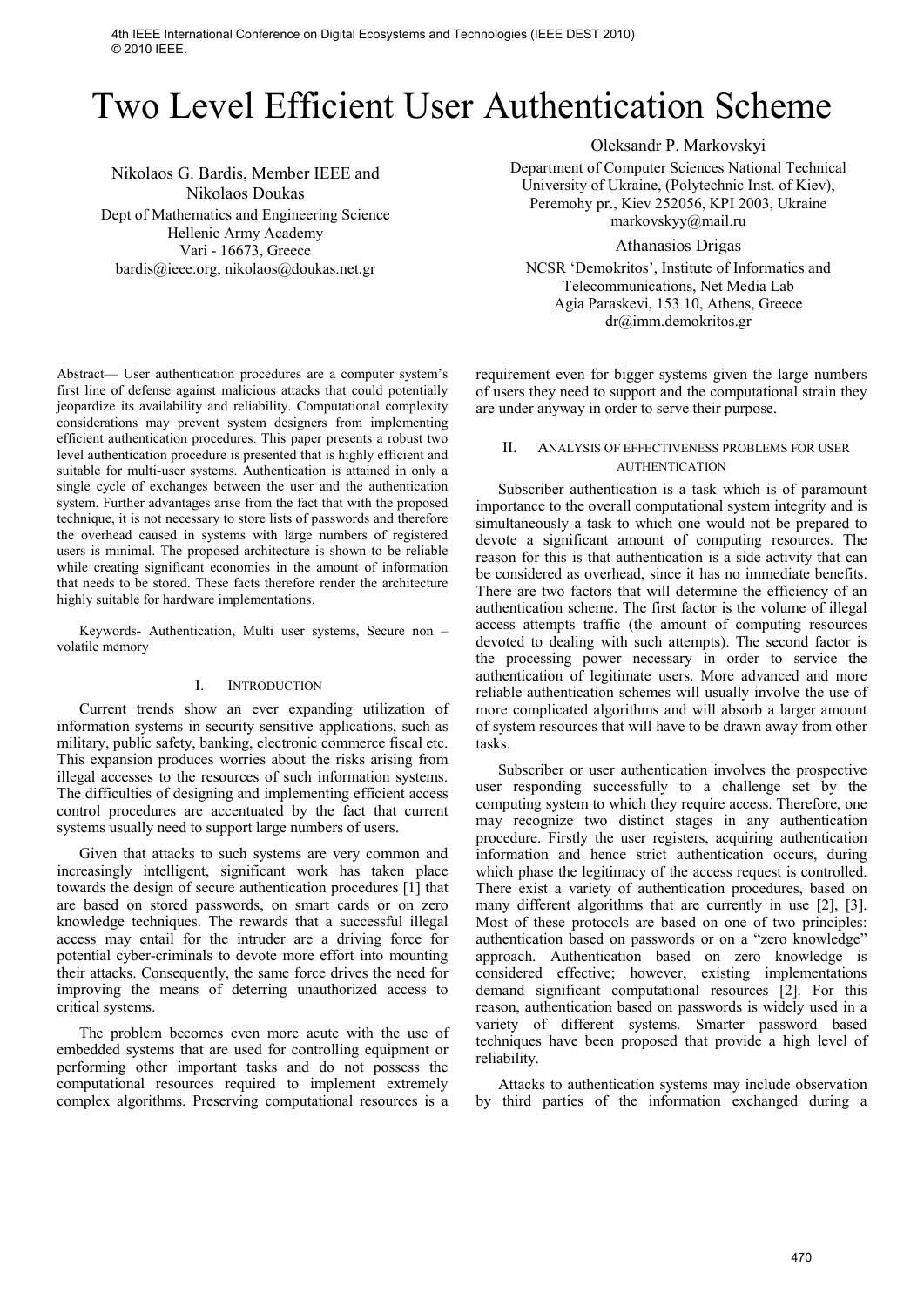legitimate authentication, as well as interception and replacement of such information. This is facilitated by the fact that authentication exchanges inevitably happen over unprotected, public channels. Attacks may go as far as to attempt to acquire information about the system by closely monitoring the activity of the system itself during a legitimate authentication [2]. Such attacks may be materialized via a variety of methods, e.g. via the use of computer viruses, via the successful accidental authentication of an unauthorized user or when a legitimately authenticated user attempts to widen their own rights or grant access rights for system resources to illegitimate users. Additionally, the security of the system may be jeopardized when personnel responsible for maintaining the system breaches security maliciously or due to negligence.

Authentication is mainly implemented as programs that process all the necessary information that is stored locally or is input by the user. Complex algorithms that have slow implementations, however robust they may be, prohibit repeated authentications during the same user session. Repeated authentications are not feasible in such cases, since they would occupy more processing power than desirable. Similarly, the existence of many registered users means that searches froe their authentication data are slow and hence impractical to repeat regularly. It should be noted though that if it were possible to re-authenticate the legitimate user at regular intervals during a session, the probability of such a user to manage to extend their rights and gain access to restricted system resources would be minimized.

The most reliable method for the minimization or even elimination of the ability of illicit access to system resources and information is the authentication based on the use of an additional memory access action that achieves security via the device level storage of information. VLSI memories are currently bulk manufactured by a large number of suppliers. The secure memory circuits are capable not only of storing information, but also of executing procedures belonging to authentication protocols so as to eliminate temporary storage and execution in computer system nodes.

The main drawback of existing VLSI secure memory devices is the relatively small volume of information that they can store, compared to the rapid increase of the authentication information required as the number of legitimate users increases. The study presented in [4] proposes an authentication architecture that requires just one code for the authentication of all users. However, the use of this architecture does not offer any protection from the possibility of legitimate users accessing unauthorized resources of the computer system. The principle advantage of this architecture is the variability of the authentication message between successive system accesses.

The above analysis demonstrates that the development authentication procedures that do not require the storage of large amounts of per user information, represents a very urgent necessity. The development of such procedures could contribute significantly to the development of authentication protocols that are extremely more efficient than existing ones in averting the danger of illegal system accesses. Several issues regarding efficiency of authentication methods in multi-user

distributed systems are given in [5], [6] and [7]. In a recent paper, the idea of computational complexity reduction in user authentication via a two level architecture was presented by the authors [8]. In the following sections, the full authentication algorithm and an associated protocol will be presented that require minimal amount of stored information and thus are extremely efficient while still being very robust.

## III. ARCHITECTURE OF A SECURE MEMORY DEVICE

The principal aim of a device that implements a secure memory (SM) system is the storage of the authentication information and the enforcement of access control on this information. This memory must be energy independent so as to eliminate the danger of unauthorized users gaining access to the stored information during a write cycle.

For the design of devices that implement secure memories, the following principles must be taken into account:

1. The SM that is implemented at device level needs to have an open connection interface for the standardized system buses and especially the PCI bus. The parameterization of the SM and its identification within the computer's address space must be compatible to the Plug and Play principle.

The SM stores the information that is the object of the security protocol. Such information should not be written to the SM or read from it in open form.

3. The SM needs to implement the cryptographic processing functions that exploit the secret information, apart from the storage functions they implement anyway. This implies that the effectiveness of the SM immediately depends on its specialization: the more the initial processing functions operating on the raw data that the SM implements, the more efficient the implementation of the security protocol becomes.

The architecture of the SM that is oriented for use in a user authentication system is presented in Figure 1.



Figure 1. Block diagram of the proposed architecture

During the write cycle of the information to the accumulator, the address arrives at the input interface and becomes valid in the address register. The actual data that needs to be stored in the secure memory are masked with a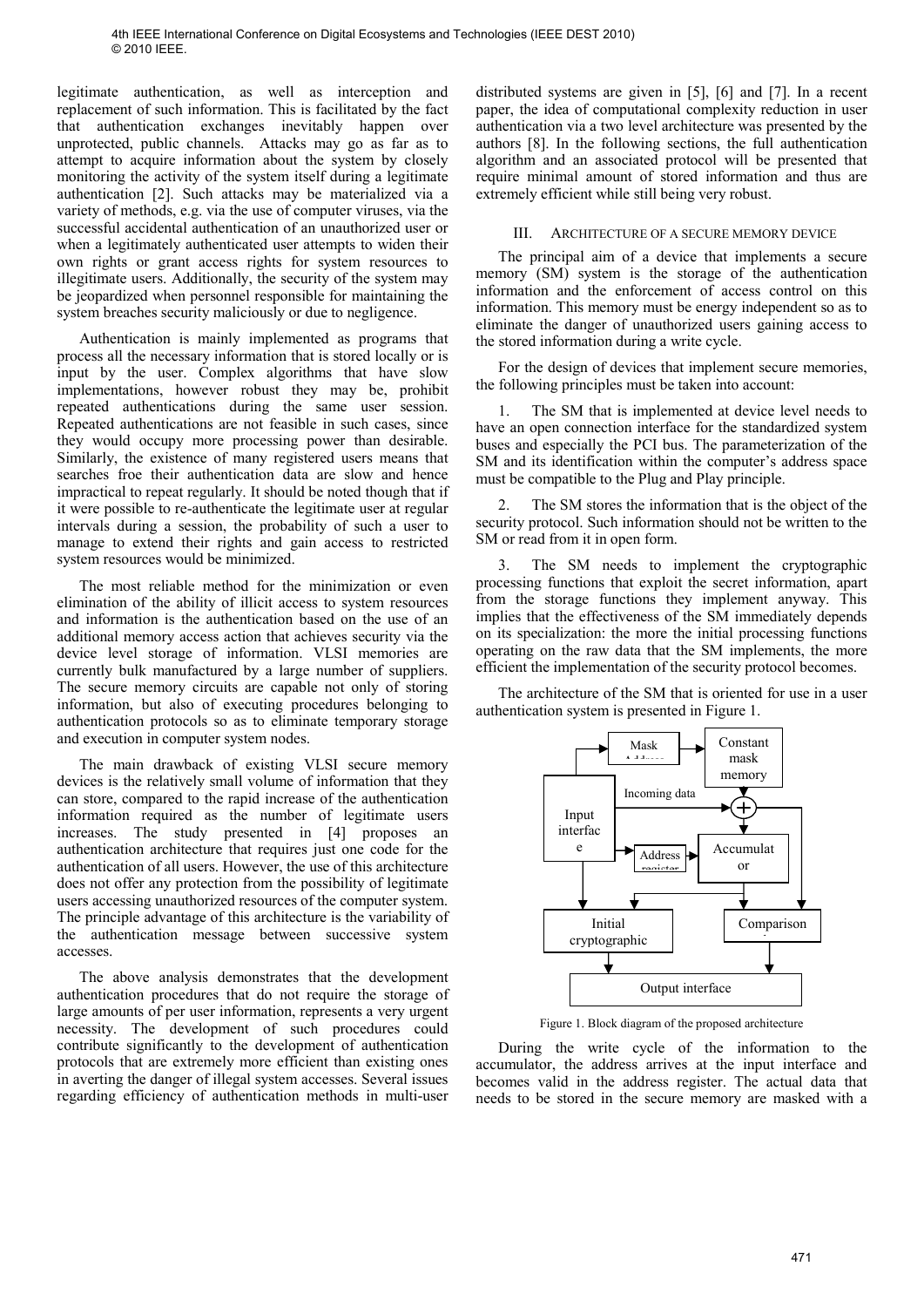code that needs to be known only to the principal administrator of the computer system. For the masking, the bitwise logical XOR is used.

 All the masking codes, that are secret and only known to the system administrator, are stored in the non – volatile memory of the SM. During the write cycle of the secret information, it is necessary to define the address of the mask to be used. This address is defined in the Mask Address Register. Consequently, the secret masking code is read from the nonvolatile memory. In the logical XOR unit, the mask is subtracted from the input raw authentication code and the result is written in the memory. This sequence of actions that compose the write cycle, eliminate the possibility that secret information be captured during their storage into a SM.

Using a similar sequence, the mask is used for storing the data that are compared during the authentication procedure with the code that are stored within the SM. The code that is necessary to be compared to the secret code that is stored inside the SM is masked by the administrator and delivered to the input of the SM. The masking is subtracted within the SM.

Simultaneously, the address of the secret code to be compared is placed in the input interface. This secret code is read from the memory and compared to the code that has been given. The comparison is performed at device level within the SM. The result of the comparison is returned to the host computer via the output interface. Apart from the SM device comparison operation, the primary processing of the secret information during the application of cryptographic algorithms is also implemented within the SM device.

One of the basic problems of the practical use of the SM device is the fact that existing security protocols do not take into account the particular characteristics of such memories. In particular, they do not take into account its limited capacity. For this reason, it is necessary to develop authentication protocols that are specially oriented to the device level use of SMs

## IV. TWO LEVEL AUTHENTICATION ARCHITECTURE FOR MULTI USER COMPUTER SYSTEMS

High level of efficiency in remote user authentication in multi user systems is achieved via the compromise between contradicting needs. The complexity of the problem is accentuated by the inability to devise a sufficient action protocol for the communication of the different participant of the authentication procedure. To a first approach, the authentication procedure must satisfy the following requirements:

1. Distribution of the data storage between the user and the system space. Each communicating part will hence not be able to access system resource services on its own.

The password must be user supplied, may not be stored in memory, must be input for the establishment of every session and must not be sufficient on its own for gaining access to system resources.

3. Minimization of the use of the transmission lines, which is the part of the system that is most vulnerable from the point of view of illegal intrusion to system resources.

4. Change of the authentication exchanges for the user information for each system access session.

The volume of the secret information that is stored in the system and is necessary for the user authentication procedure must be minimized.

6. The authentication information exchanged on the transmission line must be encrypted with keys that are the same for all users.

7. The identification of legitimate users and the determination of their access rights must be implemented by different security mechanisms.

Satisfying all the above requirements is extremely complex within a one-level authentication architecture. It is hence necessary to distribute the realizations of the user authentication level and the system resources access rights establishment level, into two distinct authentication subsystems. This distribution is implemented within the context of the development of a multi-level user authentication architecture for multi-user systems.

The two-level architecture for user authentication separates the two functions described above. The first level establishes the legitimacy of the user without using the system information relevant to that user. The second level uses the user information stored in the system. This principle of the use of authenticated information makes possible an acceleration of the filtering process that distinguishes legitimate access requests from illegal attempts to access system resources that are made from unauthorized users.

In the proposed architecture for the user authentication, both symmetric R=SСT(D,K) and non – symmetric R=NSСT(D,KD) cryptographic transformations are used. In the first case the Rijndael algorithm could be used, while for the second case the RSA is a suitable choice. The variable D represents the unencrypted data packet, R is the encrypted data packet and K the transformation key. The inverse transformations are defined as:

$$
D=\text{SCT}^{-1}(R,K) \text{ Kau } D=\text{NSCT}^{-1}(R,K_R), K_D \neq K_R
$$
 (1)

Apart from the transformations mentioned above, the proposed architecture presupposes the use of a function  $P(X)$ that permutes the bits of the code X (P-1 represents the inverse transformation such that  $X = P-1(P(X))$ . During the authentication, the hash transformation is used that forms the hash signature X. For this function any hash algorithm could be used, such as the SHA.

## V. USER REGISTRATION PROCEDURE

During the registration of user A, a random password  $P_A$  is created that is inserted by the subscriber with every session of their access to the system. With the registration this password is transferred to the system, where it is scrambled with the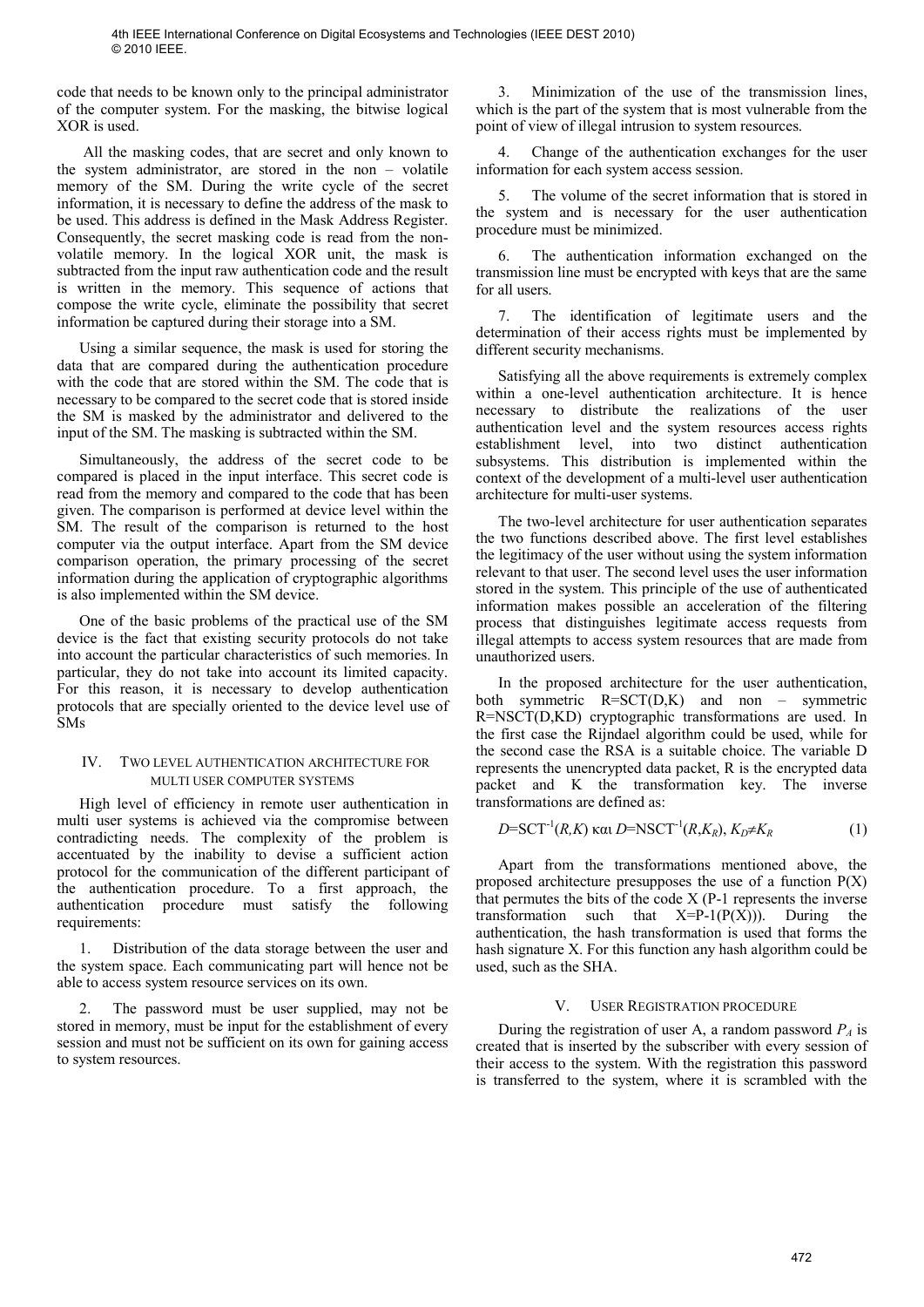constant secret code *W:*  $K_A = P(P_A, W)$ . The block diagram of the user registration process is presented in Figure 2.



Figure 2. Block diagram of the user registration process

The code  $K_A$  produced is used as part of the key for the generation of the universal key for all the subscribers of the system. The subscriber access code  $D_A$  is hence obtained as  $D_A = SCT(U, K_A)$ . Subsequently, the scrambled version of the access code  $D_A$  is calculated as  $D_A' = P(D_A)$  and is returned to the subscriber subsystem together with its serial number  $N_A$ . In the system memory, a memory area is allocated where the code  $N_A$  is assigned an address. A random sequence S is produced that is stored in the memory segment of subscriber A. This sequence together with  $D_A$  and  $N_A$  are returned to the subscriber A.

The exchange of the registered information is performed in encrypted form. For this purpose, the subscriber uses the system open key  $K_D$  to encrypt the password  $P_A$  that they need to store. This is done via a randomly selected session key that the subscriber supplies  $K_C$ :  $T_I = NSCT((P_A, K_C), K_D)$ . Within the system, using the unlock key  $K_R$  the codes  $P_A$ ,  $K_C$  are recovered. Next, using the recovered session key  $K_C$  the system encrypts part  $D_A$  of the user password, the number  $N_A$  and the stored sequence *S*,  $T_I = NSCT((D_A, N_A, S), K_D)$ .

After storing in memory the access code  $P_A$ , the subscriber stores on their local computer system the partial password *D<sup>A</sup>* and the sequence S that they have obtained from the system. The block diagram of the subscriber authentication, including the system access is presented schematically in Figure 3.

During the user access to the system, the authentication cycle follows the sequence of steps listed below.

- 1. Subscriber A inputs the password  $P_A$  that they have stored on which the sequence S is appended. The result is calculated via the hashing function *H* as  $S' = H(P_A|S)$ . The sequence *S'* is stored in memory in the place of sequence *S*.
- 2. On the subscriber computer system the calculation of the contingent is performed that is based on the locally stored password *PA*, the second part of the access code  $\overrightarrow{D_A}$ <sup>'</sup>, the number  $N_A$  and the sequence *S'*. The result of the calculation is encrypted using

the system lock key  $K_D$ : *T*=NSCT( $P_A, D_A, N_A, S'$ ). The obtained code *T* is sent to the system.

3. The multi-user system receives the authentication codes *T*, the request of subscriber A and using the unlock key  $K_R$ , the decryption of the code is performed:  $P_A, D_A', N_A, S' = \text{NSCT}^{-1}(T)$ .

The inverse transformation of the system bits recovers the incoming code  $D_A = P^{-1}(D_A')$  and calculates the code of key K<sub>A</sub> via scrambling with the constant secret code: *W*:  $K_A = P(P_A, W)$ .



Figure 3. Block diagram of the subscriber authentication process, including the system access

- 4. Using the code *KA* the inverse cryptographic transformation is calculated for the code *DA*:  $R = \text{SCT}^{-1}(D_A, K_A)$ . If the result is equal to the code *U*, i.e.  $R=U$ , then a decision can be made that A has submitted a legitimate request. On any other case, access is denied.
- 5. Once it has been established that subscriber A has been successfully authenticated, then the access rights of subscriber A are also established for the resources that are available to the subscriber. For this purpose, the sequence  $S_A$  is read from the memory indicated by  $N_A$ . The sequence  $S_A$  is then appended to the user stored code *PA*. On this result, the hash function is applied and a new sequence is obtained  $S_A = H(P_A | S_A)$ . The result of the hashing function  $S_A'$  is compared with the sequence *S′* obtained from the subscriber. If these sequences coincide, i.e. *SA′* =S′, then the subscriber is allowed to make use of the system resources that are determined in memory *A*. In this case the sequence *S'* is stored in the place of the previous sequence  $S_A'$  in memory  $N_A$ . If  $S_A' \neq S'$ , then the instance is recorded as a legitimate access to the system, but access of certain of the resources is denied. Hence the access is not allowed and the sequence in memory is not replaced.

Consequently, the proposed procedure implements a two level subscriber authentication in multi-user systems. On the first level and from the system side, just three secret codes are used: the unlock key  $K_R$  and the codes *W* and *U* that are chosen at random at system setup and are the same for all subscribers.